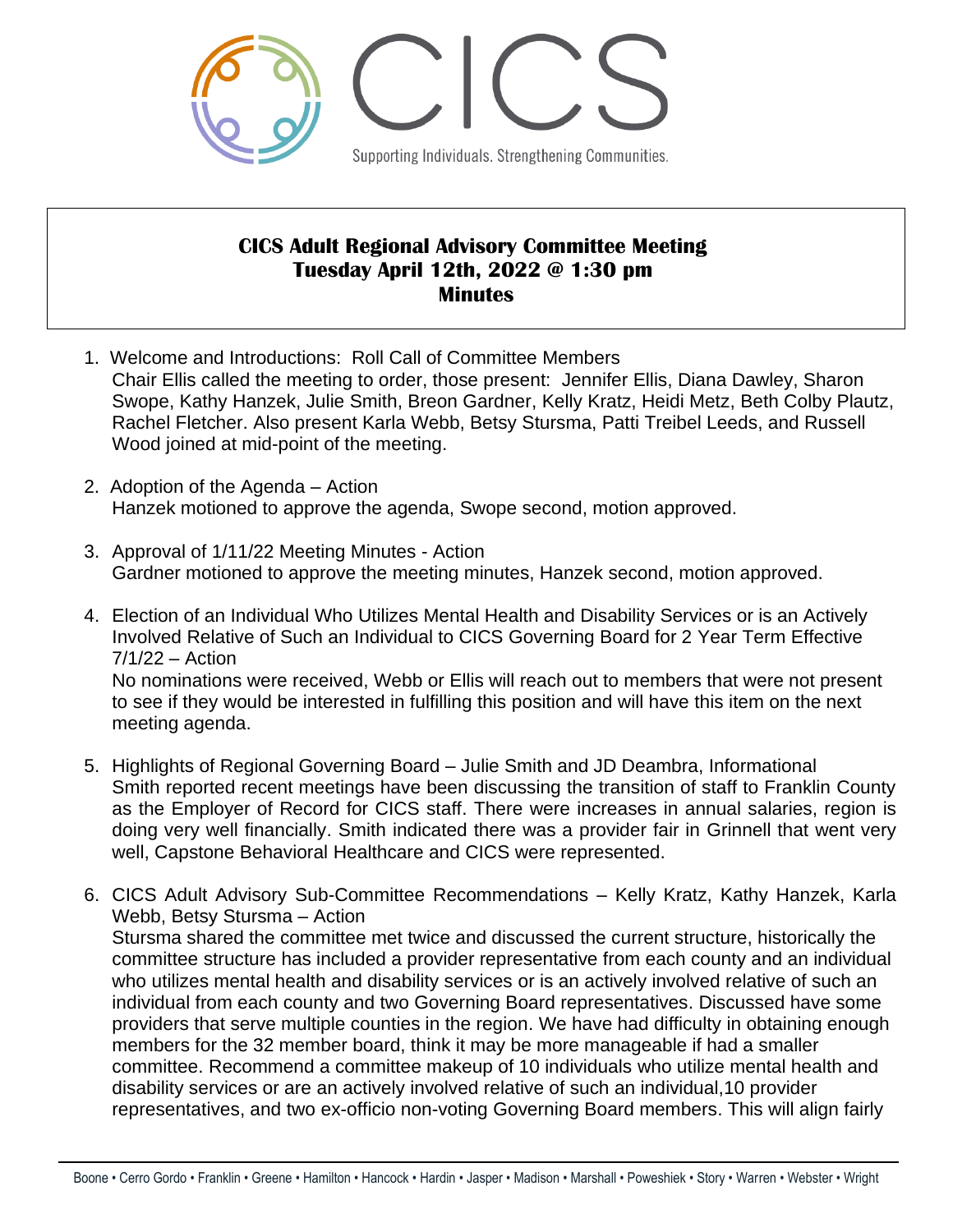well with our current committee appointments. Reviewed staggering dates for committee members and extending terms for newly appointed committee members in order to stagger the appointments. Looked at changing months of the quarterly meetings and trying to align with when our reports are due to the State. Recommend moving to March, June, September, December meetings and identifying what some of the main agenda topics would be, could look at having meetings on the  $2<sup>nd</sup>$  Tuesday of the month as are currently. Discussion was held.

Webb will send out committee vacancies and geographic representation needed and the committee application.

Smith motioned to accept the sub-committee recommendations, Hanzek second, motioned approved.

- 7. Review and Consideration of Amendments to Bylaws Central Iowa Community Services Adult Regional Advisory Committee – Kelly Kratz, Kathy Hanzek, Karla Webb, Betsy Stursma – Action Stursma reviewed the bylaw changes to reflect 10 individuals who utilize mental health and disability services or are an actively involved relative of such an individual,10 provider representatives, and two ex-officio non-voting Governing Board members. An effort will be made to have representation from each of the counties within CICS. Applications for appointment will be reviewed by the Governing Board and appointments will be made by the Governing Board. Committee appointments shall be staggered with half appointments ending 12/31/22 and 12/31/23. Meetings will be held in the first quarter of each calendar year and then quarterly thereafter. Discussion was held. Colby Plautz motioned to approve the amendments to the bylaws of the Adult Advisory Committee, Metz second, motion approved.
- 8. Review and Discussion of CICS Management Plan Policies & Procedure Amendments Karla Webb, Informational Stursma reviewed amendments to the CICS Management Plan Policies & Procedures. Changes include office location and phone updates, adult advisory appointment and committee structure, renaming offices to CICS and county, revision to conflict of interest section, adding MercyOne North Iowa as designated hospital, language cleanup regarding regional fiscal agent and fund balance, enrollment language modification identifying local CICS offices as designated access points, adjusting sliding fee scale for adult outpatient services to align with children's behavioral health sliding fee scale so removing 250% from language on gross income above 150% and identifying copayment for income between 150%-500%, language clean up in diagnostic section, changed access points to entry points in eligibility process section, service matrix added behavioral health intervention services to outpatient services for all children who meet criteria, added language to mental health inpatient treatment funding, added DD for subacute funding, corrected code section, removed required implementation from children's behavioral health services matrix, Attachment D for Adult Mental Health Disability Services identifies to see below for outpatient services for Therapy, Medication Prescribing & Management, and Assessment and Evaluation Cost Share and identifying in the Children's Behavioral Health Services the Adult Mental Health Outpatient Services includes Therapy, Medication Prescribing & Management, and Assessment and Evaluation.
- 9. Service Planning and Development Update Patti Treibel Leeds, Informational